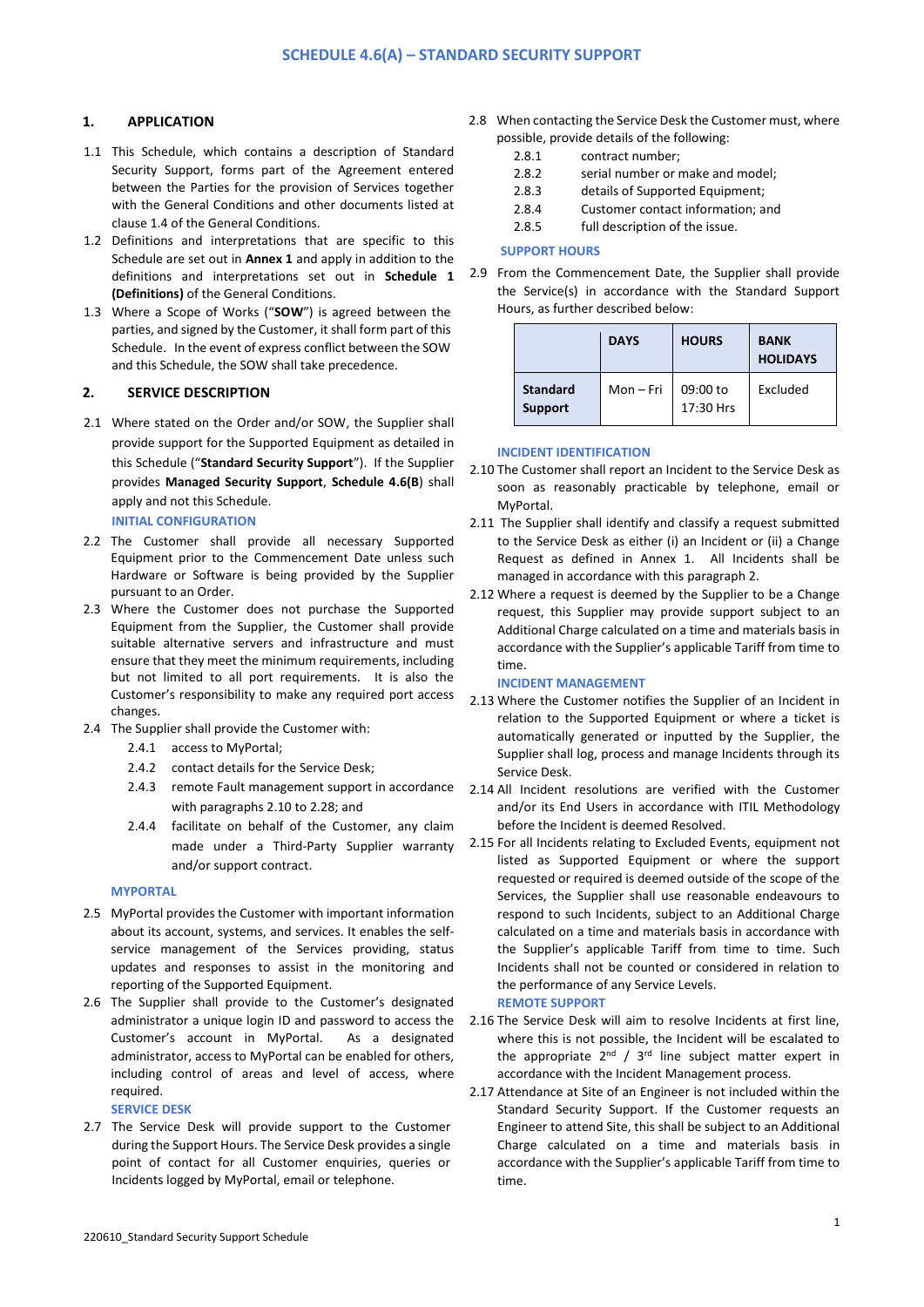## **PRIORITY CLASSIFICATION**

2.18 The Supplier shall allocate a unique reference number to each Incident and shall prioritise the Incident as follows:

| <b>PRIORITY LEVEL</b>               | <b>DESCRIPTION</b>                                                                                                                                                                                                                                                                                                                                |
|-------------------------------------|---------------------------------------------------------------------------------------------------------------------------------------------------------------------------------------------------------------------------------------------------------------------------------------------------------------------------------------------------|
| Priority 1<br>Critical              | A critical service is non-operational,<br>impacting the<br>Customer's business, multiple End<br>Users or multiple Sites; or severe<br>functional error or degradation of<br>Service(s) affecting production,<br>demanding immediate attention.<br><b>Business Risk is High</b>                                                                    |
| <b>Priority 2</b><br>Major          | The Customer's business<br>is<br>failure<br>experiencing<br>or<br>performance degradation<br>that<br>impairs the operation of a critical<br>business Service, although a work<br>around may exist; or Application<br>functionality is lost; or significant<br>number of End Users or major Site<br>is affected.<br><b>Business Risk is Medium</b> |
| <b>Priority 3</b><br>Minor          | The Customer is experiencing a<br>problem that causes moderate<br>business impact. The impact is<br>limited to an End User or a small<br>Site; or incident has moderate, not<br>widespread impact; or involves<br>partial loss with minimal impact<br>which is<br>non-critical in<br>nature.<br><b>Business Risk is Low</b>                       |
| Priority 6<br><b>Change Request</b> | Standard service request (e.g. End<br>guidance and Change<br>User<br>Requests);<br>updating<br><b>or</b><br>documentation.<br><b>Business Risk is Minor localised</b>                                                                                                                                                                             |

- 2.19 Subject to paragraph 2.12 above, the Supplier shall use reasonable endeavours to deliver a Change Request as soon as reasonably practicable during Support Hours. **INVESTIGATION AND DIAGNOSIS**
- 2.20 Tickets are manually inputted and processed by the Service Desk through MyPortal. Initial triage of the ticket, fact verification including incident prioritisation and classification are completed.
- 2.21 The Service Desk will then attempt to resolve or direct the Incident to the appropriate service team.
- 2.22 Throughout the Incident or Change Request, updates, notes and where appropriate log files and images will be placed on MyPortal. The status of an Incident or Change Request will change depending on the current actions required.
- 2.23 If an Incident or Change Request requires input from the Customer, the ticket will be placed in a deferred state until a response is received. **RESOLUTION AND CLOSURE**
- 2.24 When the Incident has been Resolved, the notes, including a description of the resolution will be updated and made available for review by the Customer if required.
- 2.25 Where appropriate, communication will be made between all parties before the Incident is closed in accordance with Incident Management deliverables.
- 2.26 Incidents may also be closed, if after reasonable effort has been made to get a response from the Customer, no update has been given on three (3) consecutive occasions. In such cases Incidents can be reopened upon request by the Customer.

# **SERVICE LEVELS**

2.27 The Supplier shall use its reasonable endeavours to ensure that response times to the Customer's notification of an Incident are not more than:

| <b>PRIORITY</b><br><b>LEVEL</b> | <b>CATEGORY</b> | <b>INITIAL RESPONSE</b><br><b>TARGET*</b><br>(NORMAL WORKING<br>HOURS) |
|---------------------------------|-----------------|------------------------------------------------------------------------|
| <b>Priority 1</b>               | Critical        | 1 Hour                                                                 |
| <b>Priority 2</b>               | Major           | 4 Hours                                                                |
| <b>Priority 3</b>               | Minor           | 8 Hours                                                                |
| <b>Priority 6</b>               | Minor           | 5 Working Days                                                         |

2.28 The initial response targets in paragraph 2.27 above are standard response targets. Where the Supplier has agreed specific response targets with a Customer, these shall be set out in the relevant Order or SOW.

*\*Calculated from receipt of notification of Incident by Supplier*

# **THIRD PARTY WARRANTY SUPPORT**

- 2.29 Where the Supported Equipment has a valid Third-Party Supplier warranty and/or support contract in place, the Supplier shall facilitate on behalf of the Customer any claim made under the Third-Party Supplier warranty and/or support contract, in respect of an Incident identified and logged with the Service Desk.
- 2.30 Where the Supported Equipment does not have a valid Third-Party Supplier warranty or support contract, or the Third Party Supplier no longer provides appropriate support, the Supplier shall use reasonable endeavours to respond to an Incident, subject to receipt of a purchase order or sufficient balance of Resource Credits on the Customer account shown in MyPortal.

## **3. CUSTOMER OBLIGATIONS**

- 3.1 On and from the Commencement Date and for the duration of the Agreement, the Customer shall:
	- 3.1.1 pay the Charges as and when they fall due;
	- 3.1.2 make available all such facilities as the Supplier, and its Personnel reasonably require in providing the Security Support, including but not limited to:

(i) direct and remote access to the Customer Network, the Supported Equipment;

(ii) full and free access to the Site during the Support Hours; and

(iii) provide such reasonable assistance as the Supplier may request (e.g. providing sample output and other diagnostic information)

3.1.3 notify the Supplier immediately upon failure of any of the Supported Equipment;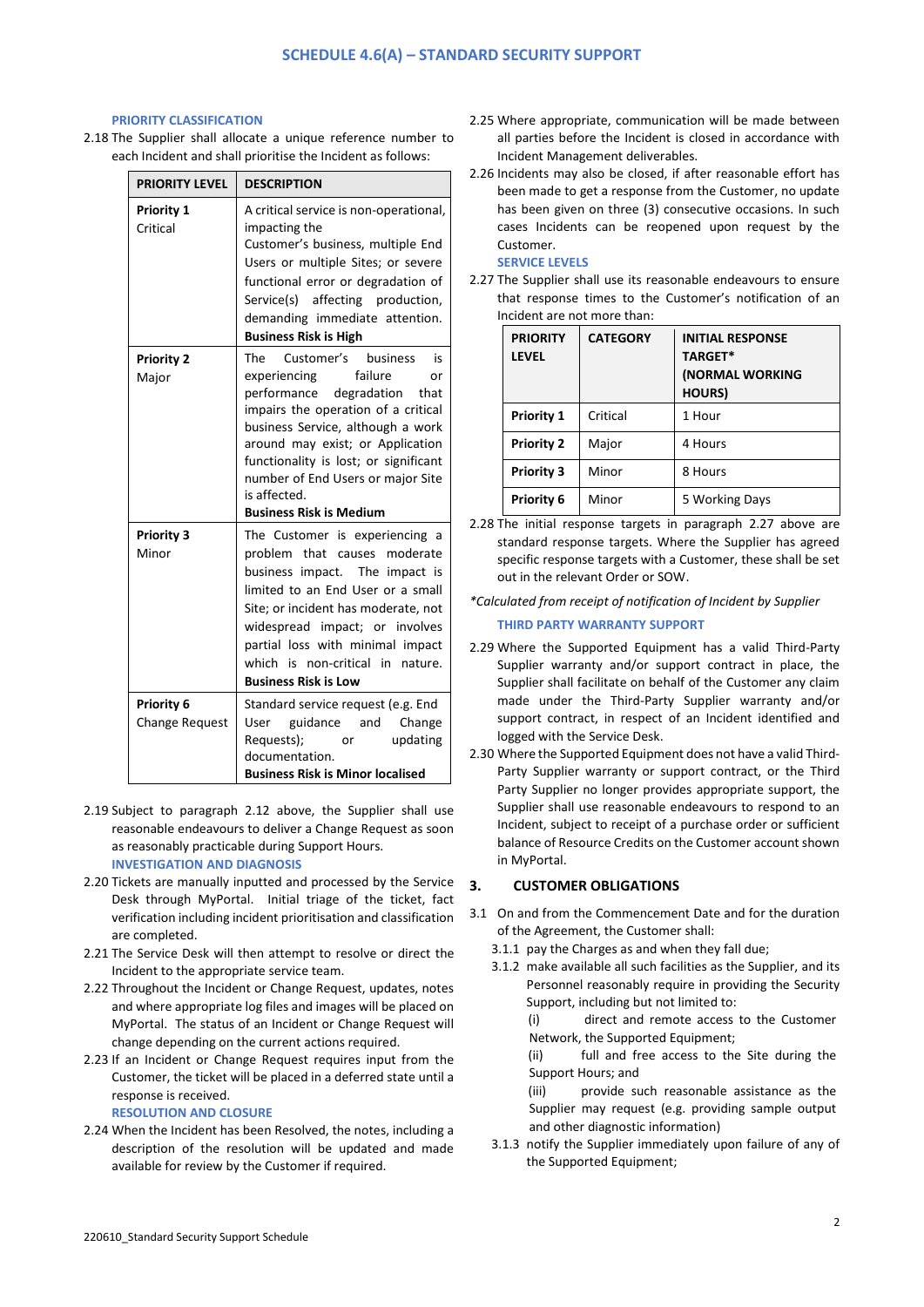- 3.1.4 ensure that the Supported Equipment is compliant with  $4.$ Applicable Law;
- 3.1.5 ensure that proper environmental conditions are maintained for the Supported Equipment and shall maintain in good condition the accommodation of the Supported Equipment, the cables and fittings associated therewith and the electricity supply thereto;
- 3.1.6 keep and operate the Customer Network and Supported Equipment in a proper and prudent manner, in accordance with the manufacturer's operating instructions, and ensure that only competent trained employees (or persons under their supervision) are allowed to access the Customer Network and Supported Equipment;
- 3.1.7 provide a secure, continuous power supply at the Site(s) for the operation of the Customer Network at such points with such connections as the Supplier specifies, and in order to mitigate any interruption to the Supported Equipment resulting from failure of the primary power supply, provide back-up power with sufficient capacity to conform to the standby requirements of the applicable standards;
- 3.1.8 ensure that all data held on the Customer Network is adequately backed up and keep full security copies of the Customer's programs, data bases and computer records and maintain a disaster recovery process;
- 3.1.9 be responsible for data cleaning, the integrity of any data provided to the Supplier and for all direct and indirect consequences of any errors in such data;
- 3.1.10 put in place and maintain up to date security measures to protect the Customer Network from viruses, harmful code, malicious damage and unauthorised direct and remote access to the Customer Network in accordance with Good Industry Practice;
- 3.1.11 procure and maintain all relevant licences and consents and, always comply with the terms of the relevant Supported Equipment and other licences and consents and all Applicable Law; and
- 3.1.12 inform the Supplier, in writing, of all health and safety rules and regulations and any other reasonable security requirements in place at the Customer Site(s), including any updates from time to time, and take all reasonable steps to protect the health and safety of the Supplier's Personnel whilst at the Customer's Site(s).
- 3.2 The Customer shall promptly implement recommendations by the Supplier in respect to remedial actions, whether prior to or following an Incident and confirms that it owns or will obtain valid Licenses for all Software which are necessary to grant the Supplier access to and use of the Software for the purpose of fulfilling its obligations under this Schedule.
- 3.3 The Customer shall inform the Supplier of any changes to its applications, underlying Operating System and/or maintenance and support on services not provided by the Supplier, which may affect the validity of the data to be obtained by the Supplier during an Audit.
- 3.4 The Supplier reserves the right, subject to providing the Customer with reasonable notice, to undertake an Audit of the Hardware, on an annual basis during the Term of this Agreement.

#### **4. SERVICE CONDITIONS**

- 4.1 The Supplier shall perform the Services;
	- 4.1.1 using appropriately qualified and skilled personnel;
	- 4.1.2 in accordance with this Schedule and the relevant level of Service;
	- 4.1.3 with reasonable care and skill and in accordance with Good Industry Practice, and;
	- 4.1.4 so as to conform with all statutory requirements and applicable regulations relating to the Services;

and in accordance with the provisions of this Schedule as applicable and set forth in the applicable Order.

- 4.2 The Customer is required to provide accurate and up to date contact details for primary contact details that the Supplier can access as necessary, and it is the Customer's responsibility to keep the Supplier updated and provide secondary points of contact in case of absences. The Supplier shall not be responsible if a Service Failure occurs due to the Supplier not being able to contact the Customer. **SERVICE LIMITATIONS**
- 4.3 The Supplier shall only provide the Services where the Customer meets the prerequisites as set out in paragraph 2 above.
- 4.4 Any work outside of the Services described in this Schedule shall be subject to an Additional Charge, this includes but is not limited to any Elective Charges, any Customised Changes and all attendance at Site of an Engineer.
- 4.5 Configuration changes either requested or required as part of a resolution of an Incident or otherwise are not covered under Standard Security Support. These changes can be completed, subject to approval, and an Additional Charge.
- 4.6 Upgrades to the Supported Equipment are not covered under Standard Security Support. Support with Upgrades can be provided, subject to approval and an Additional Charge.
- 4.7 The Supplier shall not be obliged to provide Services outside of Standard Support Hours or for any equipment other than the Supported Equipment. Equally, any requests not related to the security aspects of the solution will not be supported. Where support is provided, it is provided subject to an Additional Charge.
- 4.8 Standard Security Support does not include support directly on endpoints, support in relation to threat hunting or threat remediation. Where support is provided, it is provided subject to an Additional Charge.
- 4.9 Calls for support beyond the limit specified in the Order, SOW or the Agreement are not included and if requested Additional Charges will apply (Education Only).

# **5. CHARGES AND PAYMENT**

- 5.1 The Supplier shall invoice the Customer for the Charges for the Services as set out in paragraph 5.2 in the amounts specified in the applicable Order or as varied pursuant to the terms of this Agreement.
- 5.2 Unless stated otherwise in the applicable Order or SOW, the Supplier shall invoice the Customer as follows: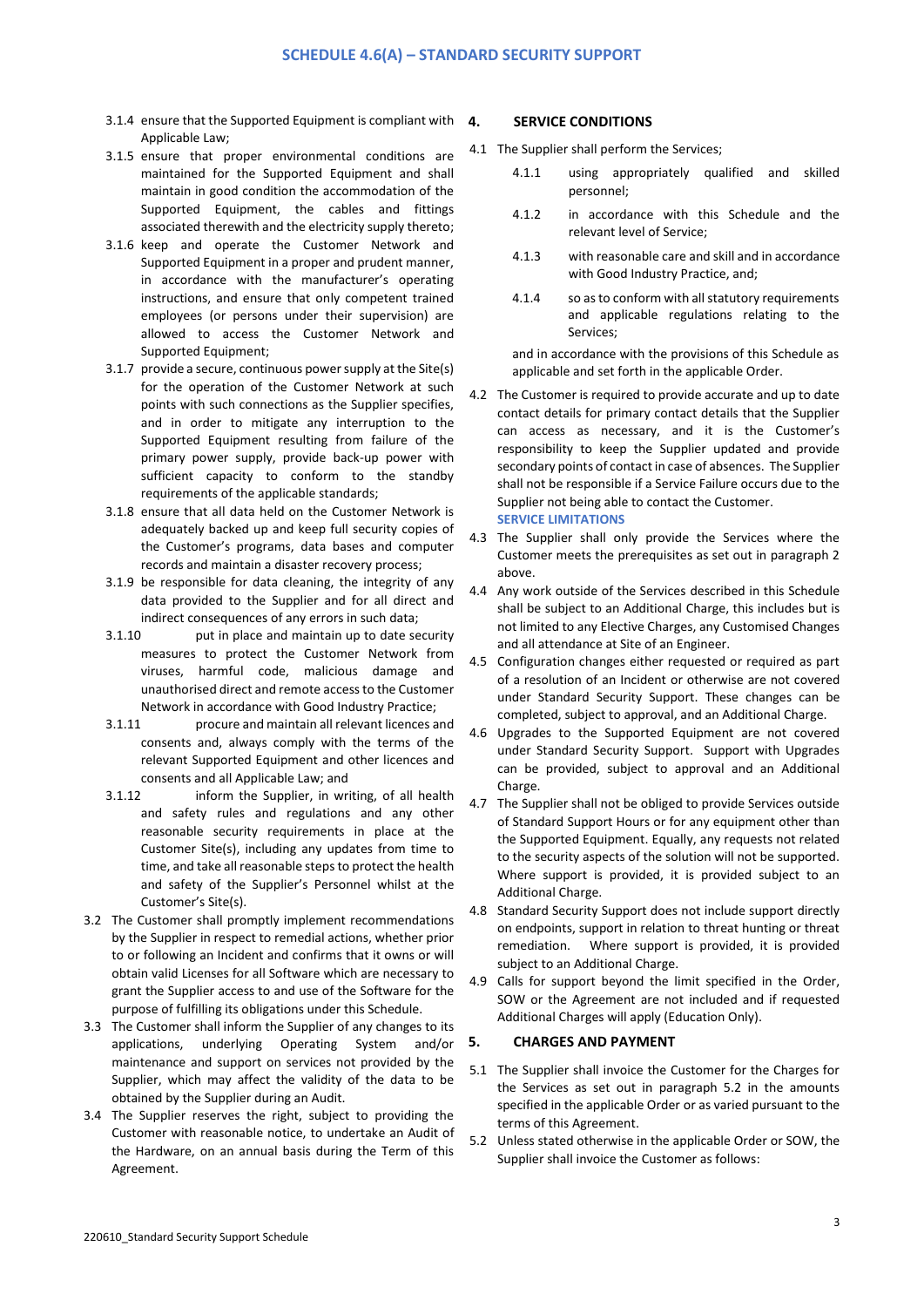- 5.2.1 Installation Charges, on or after the Commencement **6. EXCLUSIONS**  Date;
- 5.2.2 Recurring Charges annually in advance;
- 5.2.3 Licence Fees annually in advance;
- 5.2.4 Additional Charges monthly in arrears;
- 5.2.5 any charges for Hardware, Devices and/or Software at the time of delivery of such Hardware, Devices and/or Software; and
- 5.2.6 any Termination Charges upon termination of the Services hereinafter defined as **"Charges".**
- 5.3 The Customer acknowledges and agrees that Licence Agreements can take up to sixty (60) days to be processed with the Third-Party Supplier.
- 5.4 Additional Charges shall be invoiced in arrears at the end of the month in which the Additional Charges are incurred, together with replacement parts and any other expenses and costs reasonably incurred.
- 5.5 The Supplier shall have the right to invoice Additional Charges to the Customer for any expenses and costs reasonably incurred under paragraph 6 below, or where the Supplier upon investigation an Incident is caused by something which the Supplier is not responsible for under this Schedule.
- 5.6 Unless otherwise stated in the Order, the Customer shall pay, by direct debit, each undisputed invoice (or such undisputed part thereof) within seven (7) days of the date of the invoice without any set-off or deduction.
- 5.7 Where the Customer in good faith disputes the Charges, the Customer shall notify the Supplier in writing within seven (7) days of the date of the invoice, in accordance with clause 6.17 of the General Conditions.
- 5.8 All Charges payable under this Schedule are exclusive of VAT which shall be paid by the Customer at the rate and in the manner prescribed by law.
- 5.9 If in the opinion of the Supplier, the Services are required by the Customer as a result of any misuse or neglect of, or accident to the Customer Network, and/or the Supported Equipment or due to the Customer not adhering to paragraph 3, or other third-party hardware problems, the Supplier reserves the right to charge an additional fee in relation to the provision of the Services.
- 5.10 The Supplier reserves the right to charge the Customer an Additional Charge for an Incident where the Supported Equipment has been moved to a new location and not installed by the Supplier, if the Supplier reasonably determined that the problem was caused by the transportation or re-installation of the Supported Equipment.
- 5.11 Where the Supplier finds that the Supported Equipment list does not contain all Software and/or Hardware forming the estate to which Services are being provided, the Supplier reserves the right to (i) vary the list to add such Software and/or Hardware; and (ii) increase the Recurring Charges in consideration for providing Services for the Supported Equipment added ("**Additional Supported Equipment**"). Where the Supplier exercises its right under this paragraph, the Customer shall be liable to pay the increased Recurring Charges in accordance with this clause 5 and the General Conditions.

- 6.1 Notwithstanding any other provision of this Schedule or the General Conditions, the Supplier shall not be obliged to perform or provide the Services in one or more of the following circumstances:
- 6.1.1 the Customer is in breach of its obligations under paragraph 3 above or is in material breach of this Agreement;
- 6.1.2 negligence of the Customer or its End Users or the improper use by the Customer or its End Users of the Customer Network and/or Supported Equipment;
- 6.1.3 damage to the Supported Equipment resulting from accident, transportation or relocation, neglect, misuse or causes other than ordinary use (including but not limited to, failure to observe any instructions supplied by the manufacturer regarding the operation and maintenance) of the Supported Equipment;
- 6.1.4 damage caused by consumable items such as recording materials, machine stationary, ribbons, media, laser drum, toner, printer cartridges, paper trays, platen knobs, fuses, batteries, print heads, cathode ray tubes, switch boxes, power adaptor blocks or any other item considered to be a consumable by the Supplier;
- 6.1.5 damage caused by the use of non-manufacturer approved consumables, where this results in abnormal wear or damage to the Supported Equipment;
- 6.1.6 damage caused by virus attacks or failure due to any unauthorised third party Software;
- 6.1.7 alteration, modification, repair or maintenance of the Supported Equipment by any person other than the Supplier or its approved Third Party Supplier;
- 6.1.8 the Supported Equipment is removed from Site without the prior written approval of the Supplier;
- 6.1.9 insufficient or improper access to the Customer Network and/or Supported Equipment;
- 6.1.10 failure or fluctuations in electrical power supply and/or unsatisfactory environmental conditions which do not meet manufacturers requirements;
- 6.1.11 where the Customer's own insurance covers the accidental or malicious damage to the Supported Equipment and costs relating to the Supported Equipment; and
- 6.1.12 damage to the Customer Network and/or Supported Equipment due to accidental damage, theft, vandalism or a Force Majeure Event.
- 6.2 Where the Supplier is called out in connection with any of the matters referred to in paragraph 6.1 or where the Supplier determines that the call was not warranted, the Supplier has the right to charge the Customer for any expenses and costs reasonably incurred as Additional Charges.
- 6.3 For the avoidance of doubt, the excluded events as listed in paragraph 6.1 above shall not be counted or considered in relation to the performance of any Service Levels.

# **7. LIABILITY**

7.1 This paragraph 7 is supplemental to clause 9 of the General Conditions and the event there is an express conflict with clause 9 of the General Conditions this paragraph shall take precedence.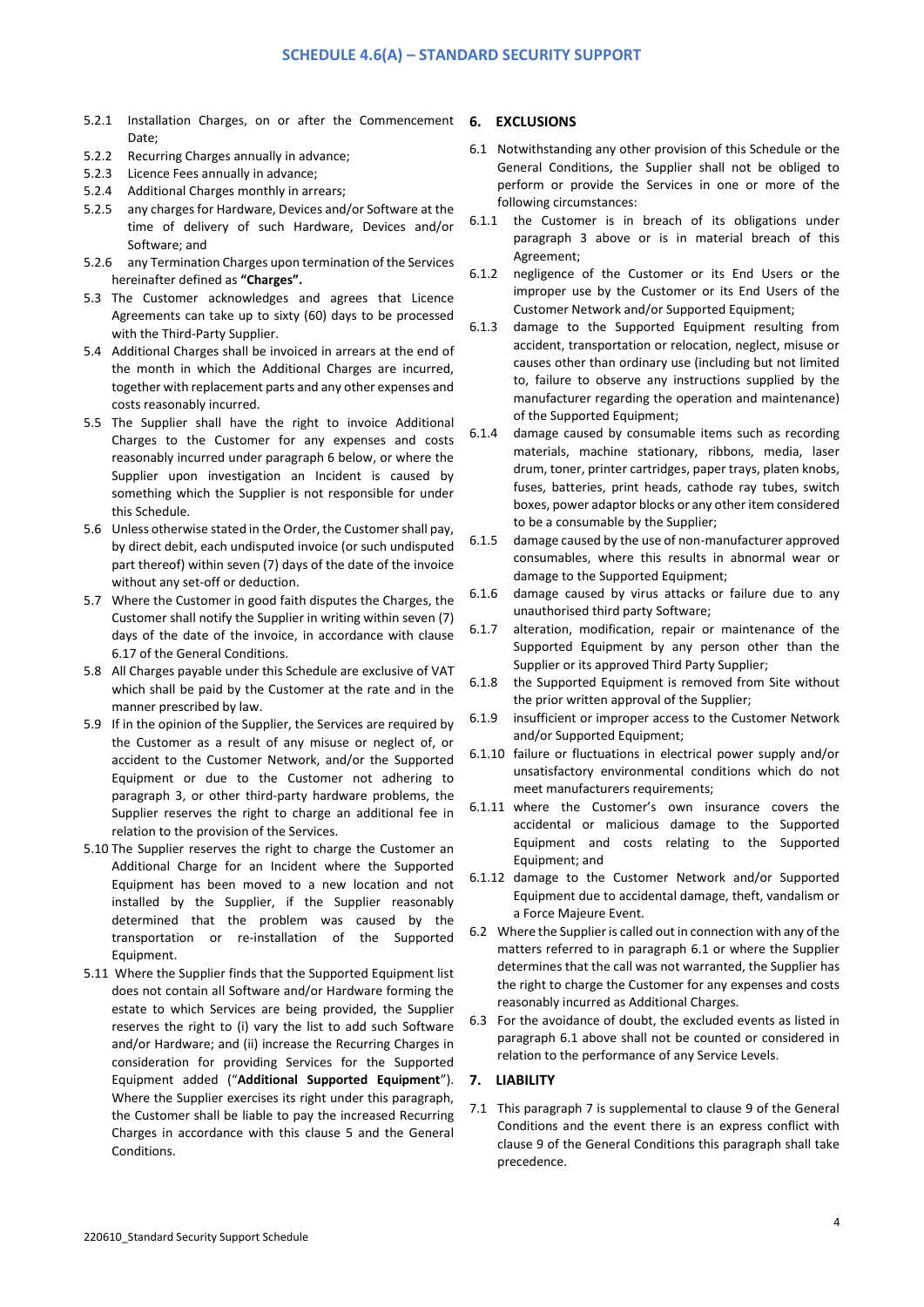- 7.2 The Customer shall indemnify the Supplier and keep the Supplier fully and effectively indemnified in full on demand against all costs, charges, damages and or any losses sustained or incurred by it arising directly or indirectly from the Customer's failure to perform or delay in the performance of its obligations under this Schedule or from any fraudulent or negligent act or omission or wilful misconduct of the Customer, its End Users, employees, agents or subcontractors.
- 7.3 The Supplier shall not be liable to the Customer for any loss arising out of any failure by the Customer to keep full and up to date security copies of the computer programs and data it uses in accordance with Good Industry Practice.
- 7.4 The Supplier shall not be liable for failing to perform the Services or delaying the Services hereunder by reasons of Force Majeure. If a Force Majeure event prevents the Supplier from providing the Services for more than three (3) months, the Supplier shall, without limiting its other rights and remedies, have the right to terminate this Schedule in relation to any affected Services immediately by giving written notice to the Customer.

# **8. TERMINATION**

- 8.1 This paragraph 8 is supplemental to clause 8 of the General Conditions and in the event this paragraph 8 conflicts with clause 8 of the General Conditions, this paragraph shall take precedence.
- 8.2 The Customer may terminate the Services generally or in relation to any part of the Services at any time by giving the Supplier not less than ninety (90) days written notice prior to the end of the Minimum Term or Successive Term, such notice to take affect at the end of the Minimum Term or Successive Term.
- 8.3 The termination of one or more element of the Services shall not affect the continuing in effect of the remaining Services, including but not limited to the Supplier's obligation to perform the remaining Services and the Customer's obligation to perform its responsibilities and make payment of the Charges in accordance with this Schedule.
- 8.4 In the event of a termination pursuant to paragraph 8.1.1 of the General Conditions, the Customer shall not be entitled to reimbursement of any aspect of the Charges as shall have been paid in advance and relate to the Services.

## **9. GENERAL**

- 9.1 The Customer shall not, without the prior written consent of the Supplier, at any time during the Minimum Term of this Schedule nor for a period of six (6) months following its expiry or termination for any reason, solicit or entice away from the Supplier or employ any person who is, or has been, engaged as an employee of the Supplier at any time during such period. Any consent given by the Supplier shall be subject to the Customer paying the Supplier a sum equivalent to one hundred per cent (100%) of the then current annual remuneration of the Supplier's employee.
- 9.2 The Customer acknowledges and agrees that TUPE shall not apply to the Services and prior to the Commencement Date, all considerations, claims, actions or otherwise have been provided to the Supplier in relation to the effects, actions or claims of any TUPE and that the Customer indemnifies in full and holds the Supplier harmless of any such actions or claims

of TUPE against the Supplier for business transfers or service provision changes for the Term of this Schedule and for a period of six (6) months following expiry or termination of this Schedule.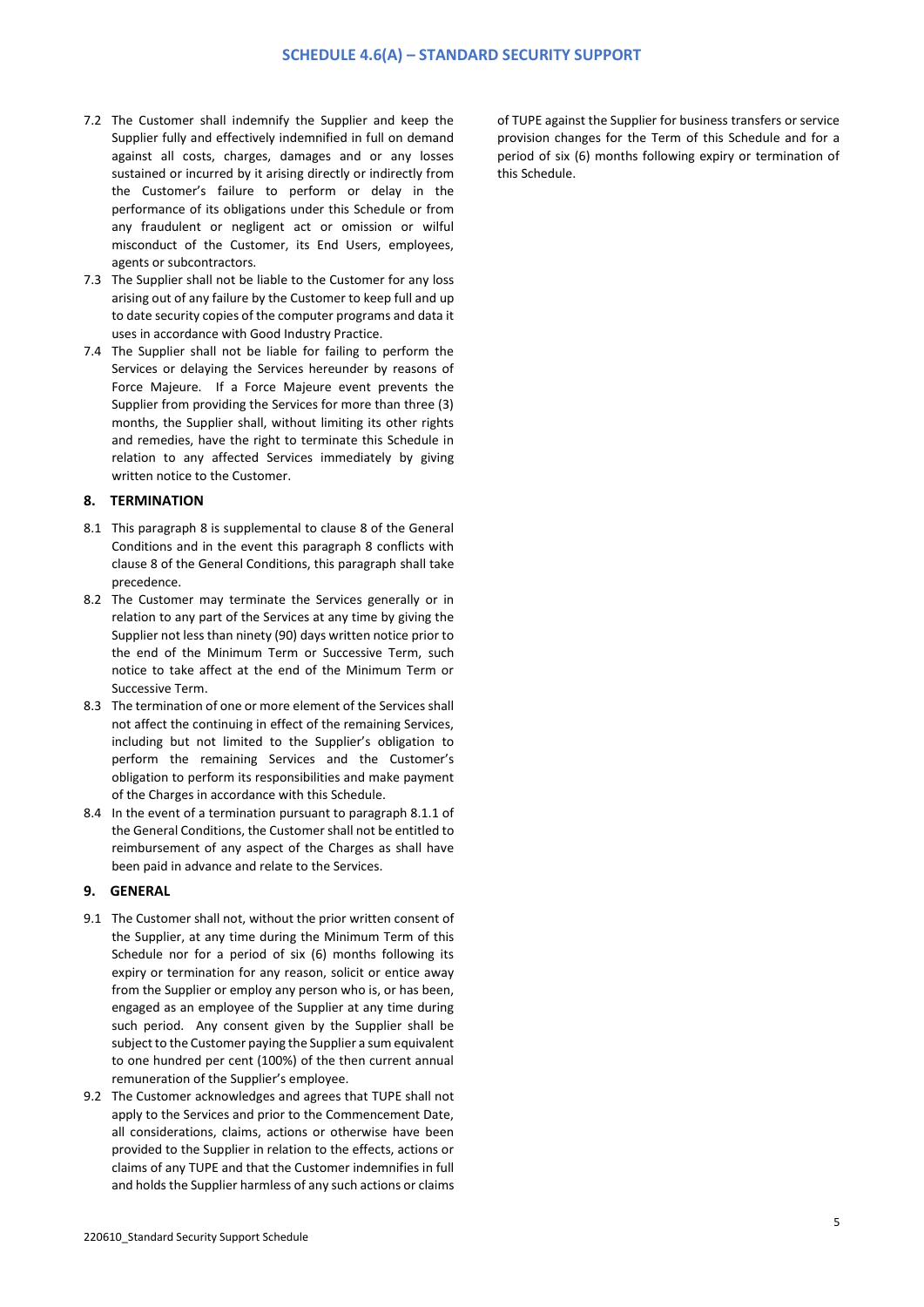# **SCHEDULE 4.6(A) STANDARD SECURITY SUPPORT**

## **ANNEX 1 - DEFINITIONS**

**Additional Charges** means the additional charges incurred in accordance with terms of this Schedule together with any replacement parts and any other costs or expenses reasonably incurred if not expressly included in the relevant Order**;**

**Applicable Law** means any legislation, authorisations, permissions, rules and regulations, codes of practice, orders and guidelines relating to the provision of the Infrastructure Support Services, including any directives or other requirements issued by any regulator from time to time;

**Applications** means a computer software package that performs a specific function directly for and End User or, in some cases, for another application, also referred to as an application program or application software;

**Change Request** means a formal request to change, modify or alter the Services provided by the Supplier to the Customer as set forth in the applicable Order;

**Charges** has the meaning given to it in paragraph 5.2;

**Contract Year** means a period of twelve (12) months from the Commencement Date and/or any subsequent anniversary of the Commencement Date;

**Customer Equipment** means any equipment including purchased Hardware, Devices and Software used by the Customer in connection with the provision of the Services;

**Customer Network** means the Customer's physical network and server infrastructure, including (if any) servers and switches to routers and firewalls, plus business systems software;

**Device** means any mobile handset, laptop, tablet, computer or other input item or handheld equipment, including all peripherals, excluding SIM cards and Applications, which are in the scope of the Services, as set out in the Order;

**End User** means anyone permitted by the Customer to use or access the Customer Network, Supported Equipment and/or the Customer Equipment;

**Engineer** means the Supplier's Personnel who is responsible for carrying out technical engineering duties either remotely or at a Customer's Site;

**Excluded Events** means the events and circumstances listed at paragraph 6.1

**Force Majeure** shall have the meaning given to it in Clause 9.6 of the General Conditions;

**General Conditions** means the Supplier's standard terms and conditions for the provision of the Services as set forth on the Supplier's website at [www.chessict.co.uk/legal](http://www.chessict.co.uk/legal) and which form part of this Agreement;

**Good Industry Practice** means in relation to any undertaking and any circumstances, the exercise of that degree of skill and care which could be reasonably expected of a highly skilled and experienced professional;

**Hardware** means any and all computer and computer related hardware, including but not limited to, computers, servers,

network switches, UPS units, firewalls and connect peripherals; **Incident** means any event which is not part of the standard operation of the Supported Equipment and which causes or may cause an unplanned interruption to, or a reduction in the quality of the performance of the Supported Equipment;

**Incident Management** is the process as further defined in paragraph 2 of this Schedule;

**ITIL Methodology** means a set of IT Service Management practices that focuses on aligning IT services with the needs of business;

**Installation Charges** means the charges in relation to the installation of the Supported Equipment, Services or any Customer Equipment as appliable;

**Licence Agreement(s)** means any licence or terms under which the Customer is permitted to use third party Software;

**Licence Fees** means the charges associated with the use of the Software, by the purchase of a Licence Agreement;

**MyPortal** means the Customer's online access to the provision of the Services available through the Supplier's website at [https://chessict.co.uk;](https://chessict.co.uk/) 

**Operating System** means system software that manages computer hardware, software resources, and provides common services for computer programs;

**Order** means an order issued by the Supplier to the Customer for the provision of the Services;

**Professional Services** means engineering support as further detailed in **Schedule 4.2 (Professional and Consultancy Services)**;

**Recurring Charges** means the Charges for the Standard Security Support which are invoiced repeatedly in every billing period as set out in the Order;

**Resolved or Resolution** means where an Incident has been resolved and the standard operation of the Customer Network and/or Supported Equipment as is expected in accordance with manufacturers recommendations;

**Services** means Standard Security Support;

**Service Desk** means the Supplier's Service Desk that the Customer is able to contact to report an Incident;

**Service Levels** means the relevant Service Level targets as further defined in paragraph 2 of this Schedule;

**Site(s)** means the Customer's premises at which the Customer Network and/or Supported Equipment is located as specified in the relevant Order;

**Software** means the software licensed to the Customer, together with any embedded software which is necessary for provision of the Services and/or operation of the Supported Equipment, which may be provided by a Third-Party Supplier and governed by a separate Licence Agreement;